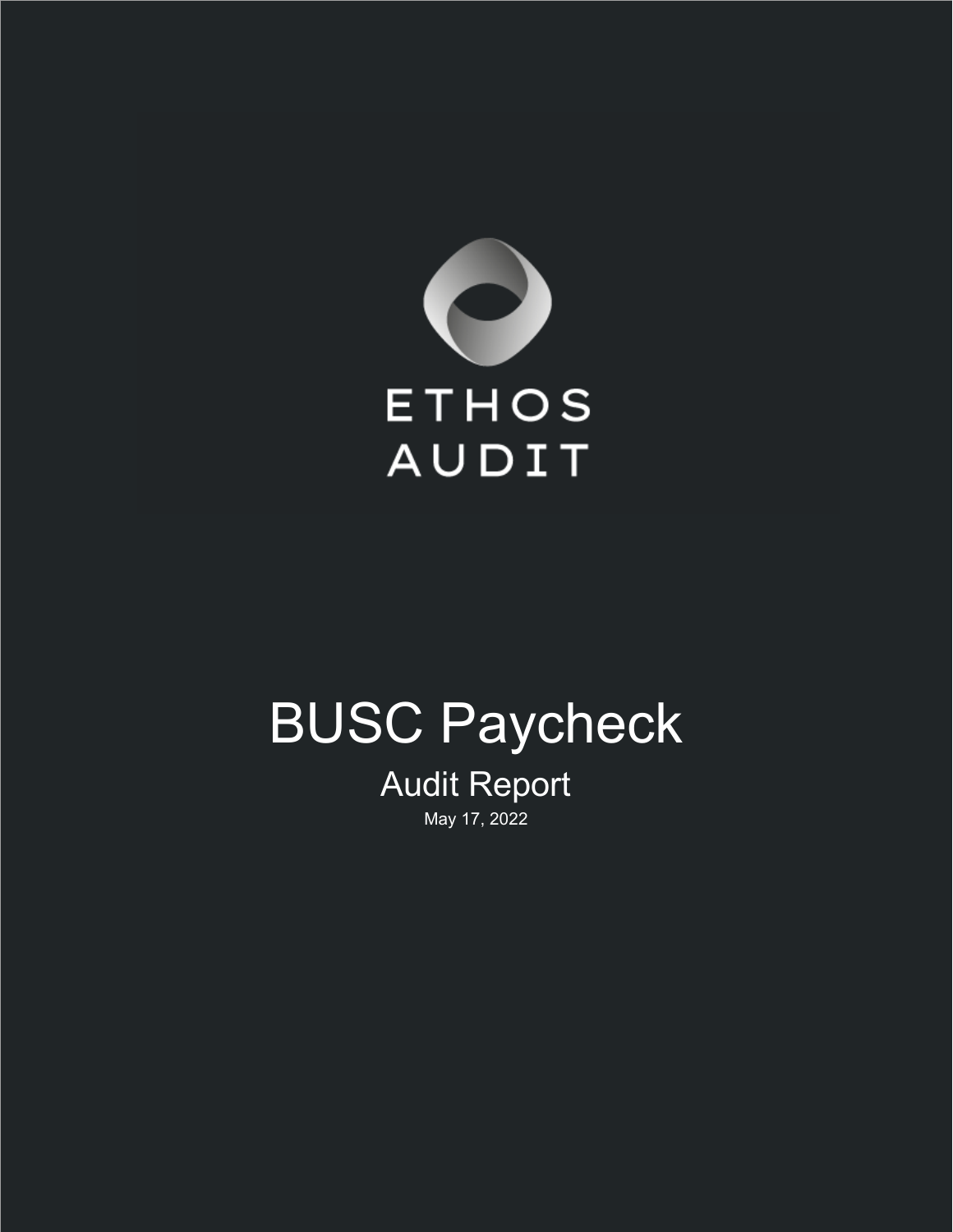

# Contents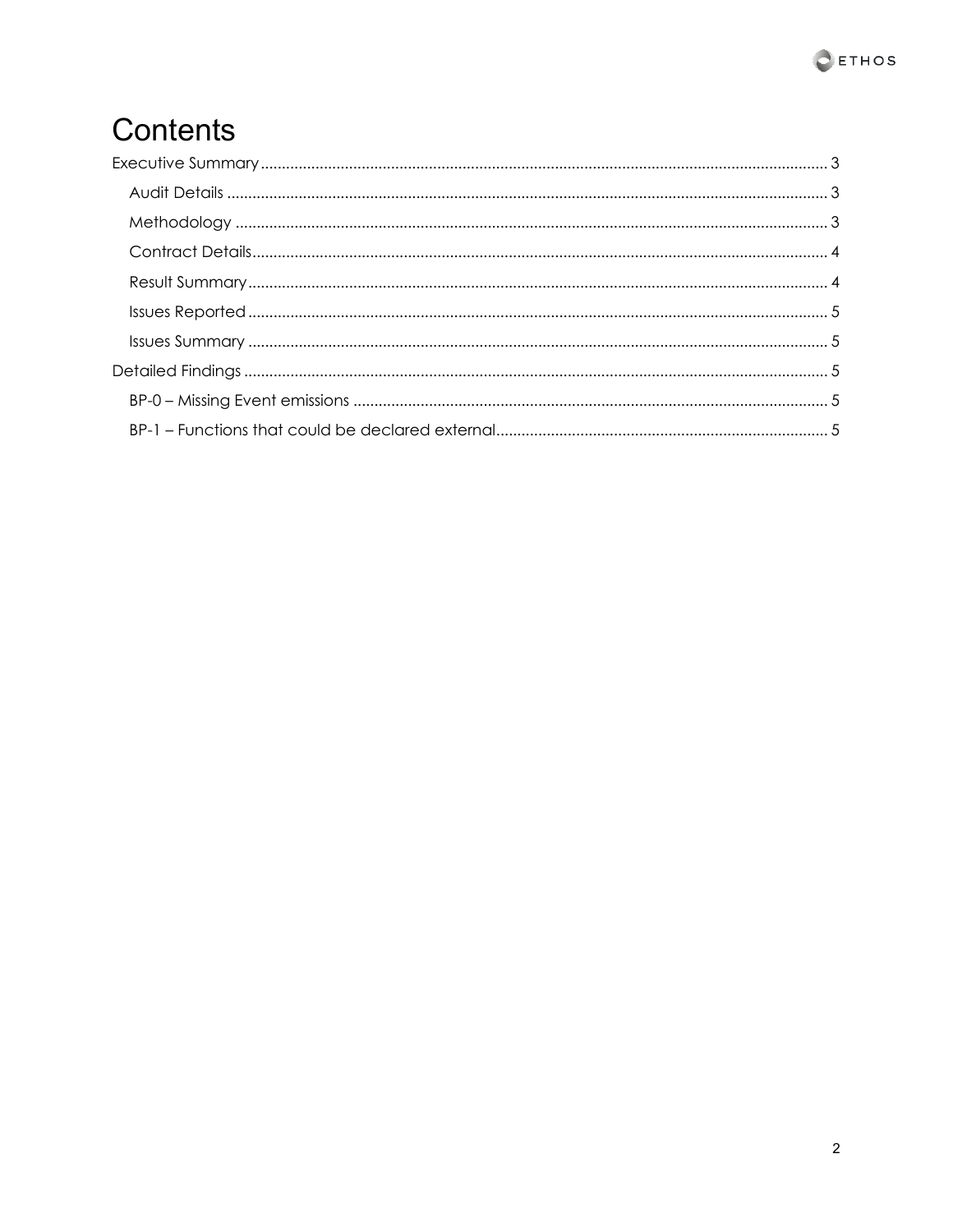

## <span id="page-2-0"></span>Executive Summary

## <span id="page-2-1"></span>Audit Details

| <b>Project Name</b>   | <b>BUSDPaycheck</b>                                                         |
|-----------------------|-----------------------------------------------------------------------------|
| Codebase              | https://bscscan.com/address/0x9ce98c14e6ba83a9bf1ad9eacbd5b013c2d7a119#code |
| Source Code           | BUSCPaycheck.sol                                                            |
| Initial Audit Date    | May 7, 2022                                                                 |
| <b>Revision Dates</b> | $\overline{\phantom{0}}$                                                    |
| Methodology           | Manual                                                                      |

#### <span id="page-2-2"></span>Methodology

This audit's objectives are to evaluate:

- **•** Security-related issues
- Code quality
- Relevant documentation
- Adherence to specifications
- Adherence to best practices

This audit examines the possibility of issues existing along the following vectors (but not limited to):

- **Single & Cross-Function Reentrancy**
- Front Running (Transaction Order Dependence)
- Timestamp dependence
- Integer Overflow and Underflow
- Mishandled exceptions and call stack limits
- Unsafe external calls
- Number rounding errors
- DoS with (Unexpected) Revert
- DoS with Block Gas Limit
- Insufficient gas griefing **•** Forcibly sending native currency
- Logical oversights
- Access control
- Centralization of power
- Logic-Specification Contradiction
- Functionality duplication
- Malicious token minting

The code review conducted for this audit follows the following structure:

- 1. Review of specifications, documentation to assess smart contract functionality
- 2. Manual, line-by-line review of code
- 3. Code's adherence to functionality as presented by documentation
- 4. Automated tool-driven review of smart contract functionality
- 5. Assess adherence to best practices
- 6. Provide actionable recommendations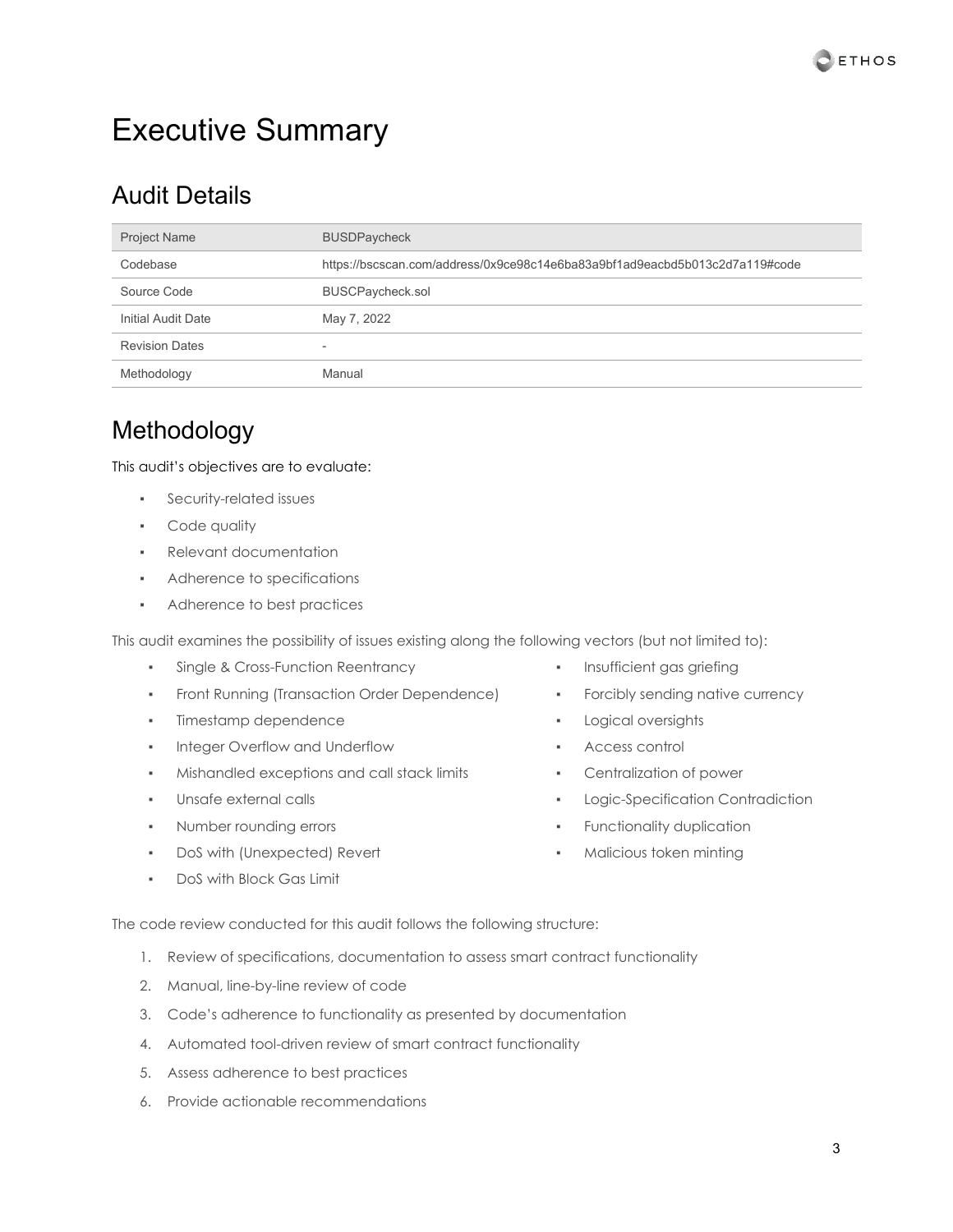

## <span id="page-3-0"></span>Contract Details

| Contract ID              | 0x9Ce98c14e6bA83a9Bf1ad9eACbd5B013C2D7a119 |
|--------------------------|--------------------------------------------|
| Network                  | Binance Smart Chain                        |
| Language                 | Solidity                                   |
| Compiler                 | v0.8.13+commit.abaa5c0e                    |
| <b>Verification Date</b> | Apr. 17, 2022                              |
| <b>Contract Type</b>     | <b>Utility Contract</b>                    |
| Libraries                | Custom                                     |

#### <span id="page-3-1"></span>Result Summary

Ethos' audit of the **BUSD Paycheck** smart contract has concluded with a **POSITIVE** result. The initial review identified a number of non-critical issues and one infromational issue. The remaining report includes all issues identified in the initial review, as well as the revised status post resolution by the team.

- The smart contract is a new variant of the 'miner' meta that has been redesigned to incorporate auto-compounding mechanisms and a more streamlined user data structure
- Miners are not collected utilziing the traditional decay function utilized by other miners, but by a straight
- It allows users to deposit **BUSD tokens** into the contract, minimum of 10 BUSD and a maximum of 10000 BUSD once within a 7-day period
- Deposits are locked on deposit and redistributed to contract participants for 7 days until either a compound, withdrawal or deposit action is triggered by the user
- The rate of redistributions is **1.81% daily (or 12.7% weekly)**
- There is a referral bonus distributed to referrers of approximately **5%**
- There is an **7% dev fee** applied on all deposits and withdrawls (**5% dev fee and 2% back to TVL**)
- Value locked within the contract **cannot be manually removed** by the owner
- The **contract cannot be closed or shut off** at any point after deployment

To conclude, this smart contract functions as it is designed. It is not ruggable by the owner or any other entities through attack vectors currently known in the EVM community.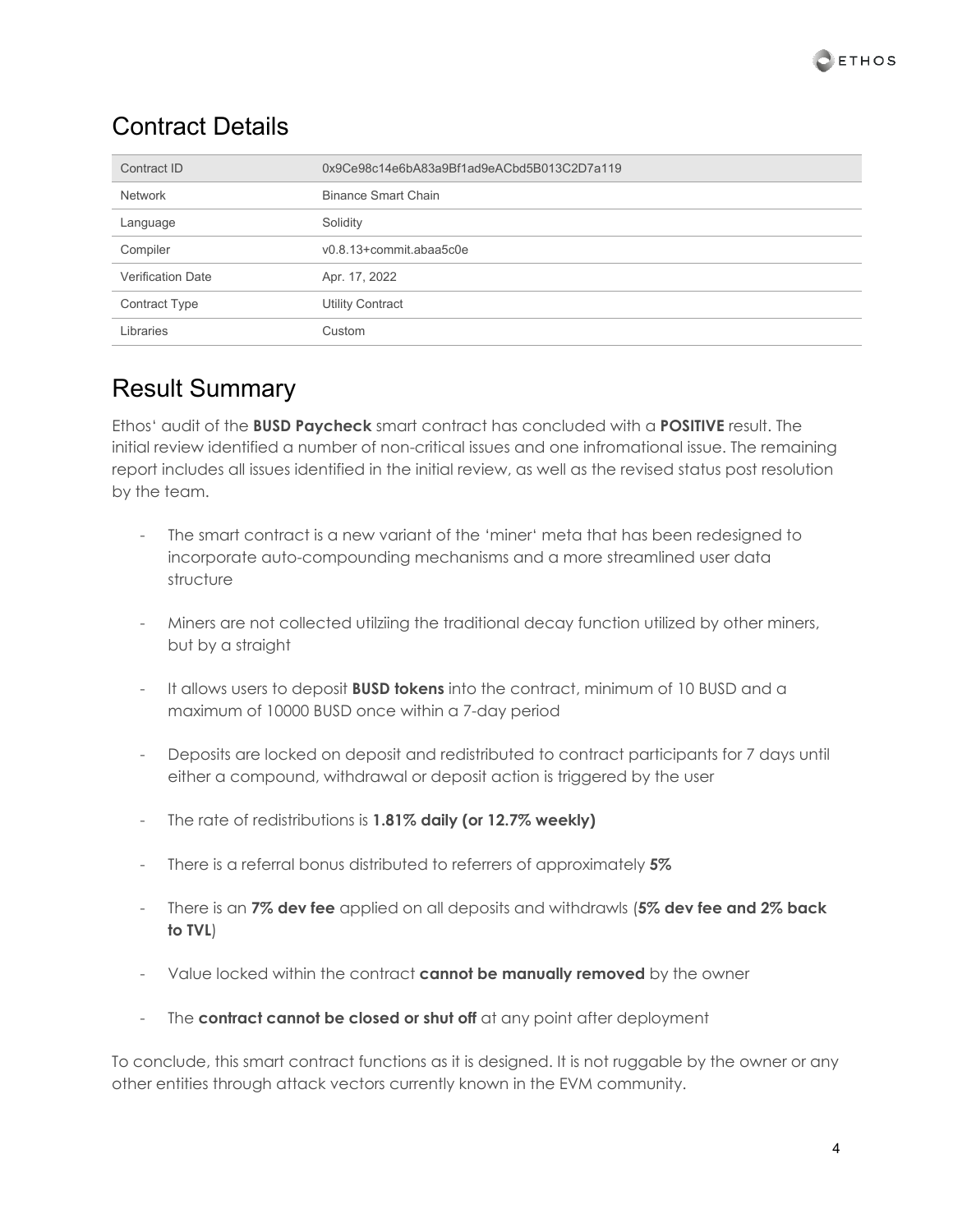

#### <span id="page-4-0"></span>Issues Reported

| <b>Severity</b> | <b>Unresolved</b> | Acknowledged   | <b>Resolved</b> |
|-----------------|-------------------|----------------|-----------------|
| <b>Extreme</b>  | $\circ$           | $\Omega$       | 0               |
| High            | $\circ$           | $\overline{0}$ | 0               |
| <b>Medium</b>   | $\circ$           | $\Omega$       | $\mathbf 0$     |
| Low             | 0                 |                | 0               |

#### <span id="page-4-1"></span>Issues Summary

|             | <b>Title</b>                              | <b>Severity</b> | <b>Status</b> |
|-------------|-------------------------------------------|-----------------|---------------|
| <b>BP-0</b> | Missing Event emissions                   | <b>LOW</b>      | Acknowledged  |
| $BP-1$      | Functions that could be declared external | <b>LOW</b>      | Acknowledged  |

## <span id="page-4-2"></span>Detailed Findings

#### <span id="page-4-3"></span>BP-0 – Missing Event emissions

**Severity**: Low **Status:** Acknowledged

**Description**: There are several functions that change state variables, however, they do not emit events to pass the changes out of chain.

**Risk**: Not emitting an event from functions that impose changes to state variables could result in a lack of functionality often required for sound logic and functionality within external applications calling on smart contract functions.

**Recommendation**: We recommend emitting events for all essential state variables that are possible to be changed during runtime.

#### <span id="page-4-4"></span>BP-1 – Functions that could be declared external

**Severity**: Low **Status:** Acknowledged